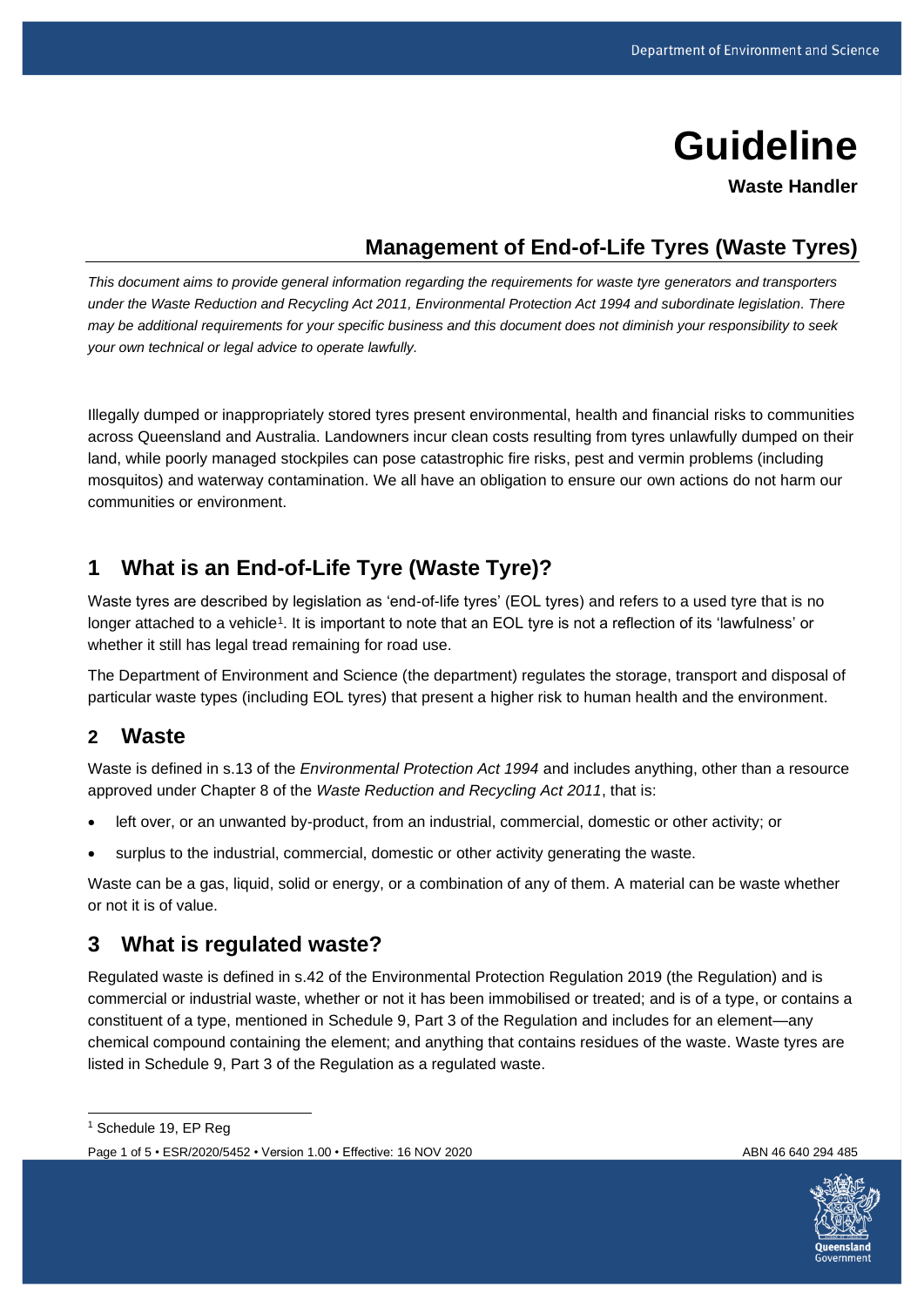## **4 What is trackable waste?**

Trackable waste is a regulated waste of a type mentioned in Schedule 11 of the Regulation to which the waste tracking provisions of the Regulation apply. Most regulated wastes are also classified as trackable wastes.

Each trackable waste has a specific code that is applied to the waste type to clearly identify it within the tracking documentation. EOL tyres are considered regulated and trackable waste – the appropriate waste tracking code to track EOL tyres transported from the waste generator to waste receiver is T140.

#### **4.1 Waste Handlers**

All parties involved in the generation, transport and receipt (including disposal or reuse) of EOL tyres collectively are referred to as waste handlers.<sup>2</sup> Every person, as a waste handler, has legal obligations for the lawful transportation, disposal, and management of waste.

## **5 Responsibilities as a Tyre Retailer (waste generator)**

A generator, when used in the context of tracking waste, is a commercial or industrial business that produces or stores trackable waste and arranges for this waste to be sent for storage, recycling, treatment or disposal at another location via an authorised transporter. A business may still be taken to be a generator of EOL tyres regardless of whether the business generated the waste or received it from someone else.

#### **5.1 Managing and storing tyres.**

Legislation is in place to address risks on human health and the environment. Under the *Environmental Protection Act 1994*, every person in Queensland holds the requirement to take all measures to prevent or minimise the risk of environmental harm (the [General Environmental Duty\)](https://environment.des.qld.gov.au/management/compliance-enforcement/obligations-duties). During storage you are required to minimise the environmental risks associated with the storage of tyres. These risks may relate to fire or the harbouring of vermin and pests, including mosquitoes.

Most tyre retailers do not require specific licensing from the department, in the form of an Environmental Authority (EA). However, if you receive and store more than 4 tonnes or 4m<sup>3</sup> of EOL tyres at any one time (approximately 500 passenger tyres), you are required to hold an EA before operating. Operating this level of activity is known as undertaking an Environmentally Relevant Activity (ERA), specifically *(ERA) 62 – Resource recovery and transfer facility operation* for which an EA is required.

In addition to the department, there are other government bodies that manage risks posed by EOL tyres. Queensland Fire and Emergency Services has legislation (*[Fire and Emergency Services Act 1900\)](https://www.legislation.qld.gov.au/view/pdf/inforce/current/act-1990-010#page=69)* in place requiring occupiers of premises to take measures for the purpose of reducing the risk of fire occurring at the site.

You should also confirm any requirements under relevant planning legislation with your Local Government Authority before operating, regardless of whether you need to hold an EA or not.

#### **5.2 Transportation of EOL tyres.**

A transporter of EOL tyres is anyone who commercially transports the trackable waste from its place of generation or storage to another location. Transportation includes, but is not limited to, truck, tanker, trailer and semitrailer, train, boat or aircraft.

As a tyre retailer (waste generator), you are required to ensure the individual or company engaged to transport *any amount* of your EOL tyres, operates under a relevant EA for *ERA 57 – Transporting Regulated Waste* and completes documentation for [waste tracking.](https://environment.des.qld.gov.au/management/waste/business/tracking) It is recommended you obtain a copy of the [EA](https://apps.des.qld.gov.au/env-authorities/) before allowing any person to remove EOL tyres. **It is an offence under s.96 of the Environmental Protection Regulation** 

<sup>2</sup> s. 72, EP Reg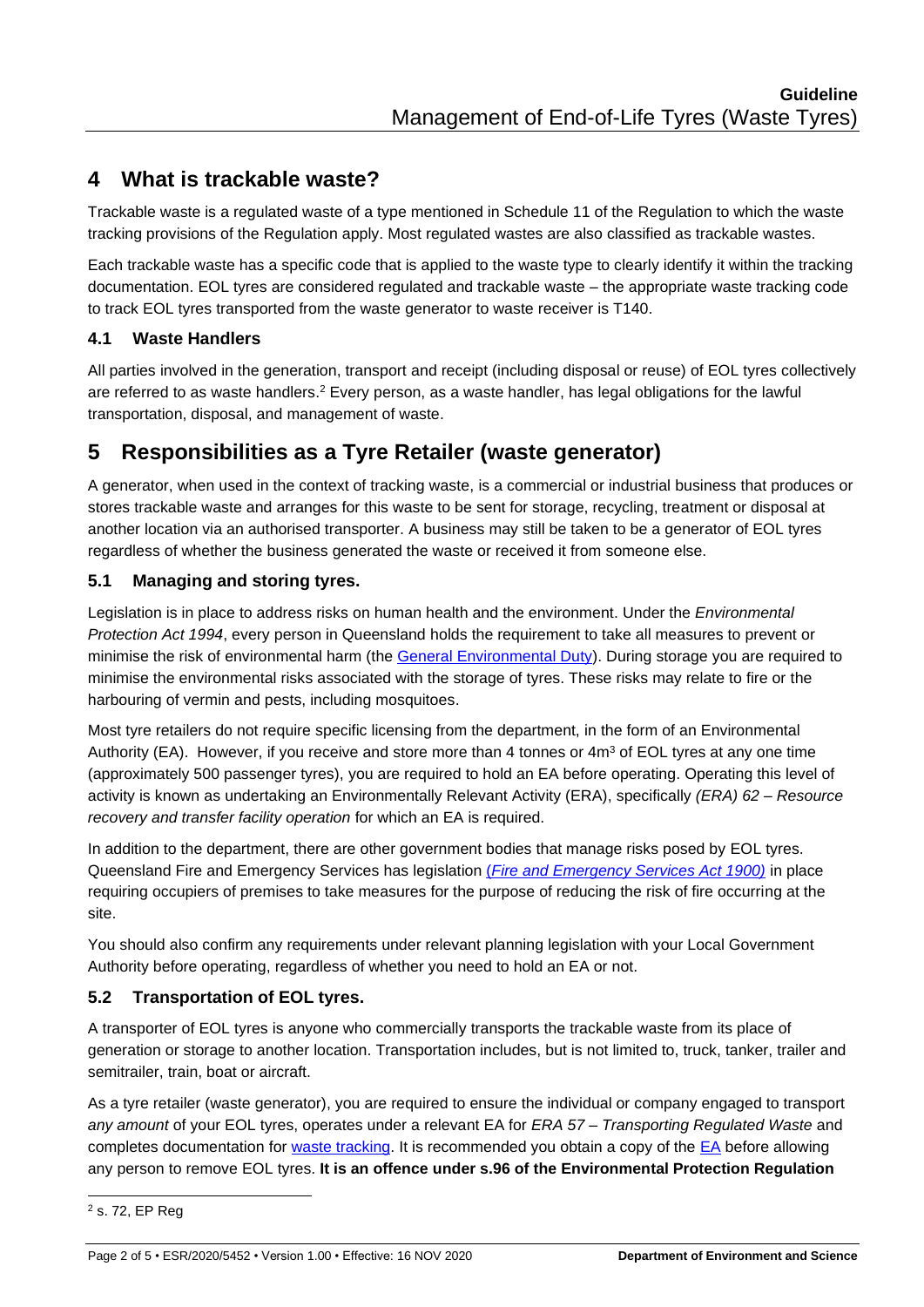#### **2019 for a generator to give trackable regulated waste to a transporter who does not hold an EA for ERA57.**

However, if a tyre retailer chooses to transport EOL tyres themselves, the transporter might not need to hold an EA for ERA 57 if *all* of the following criteria are met:

- a) the person transporting the waste is the occupier of the commercial premises where the waste is generated; and
- b) the waste is transported from the premises free of charge; and
- c) no more than 250kg of waste is being transported in the vehicle.

Where a tyre retailer chooses to transport EOL tyres themselves, the appropriate waste tracking documentation must be completed, regardless of whether an EA for ERA 57 is required to be held. If you do not meet the above requirements, you will need to obtain an EA for ERA 57 from the department or engage a licensed transporter to transport the waste.

#### **5.3 Record Keeping**

As the EOL tyre generator, you are legally required to record, keep and submit waste tracking information to the department when EOL tyres are transported from your site. This information, known as prescribed information, is required to be completed for every load of EOL tyres being transported from your site. Except where you have engaged another business to submit the prescribed information under an agent's agreement as detailed below.

As a generator of EOL tyres, you must provide the transporter with prescribed information that they will provide to the waste facility taking your EOL tyres (regulated waste). This information is known as [waste tracking.](https://environment.des.qld.gov.au/__data/assets/pdf_file/0021/86340/managing-wt-qld-overview.pdf)

You can complete an online waste transport certificate (WTC) or paper-based WTC. Most must be submitted within seven days of the load being collected unless the department provides written approval otherwise. Additionally, if you identify a discrepancy within the WTC, it is an offence if you do not advise the department within seven days of its identification.

If you arrange for the transporter to submit the WTC for you, a signed written agreement should be in place between yourself and the transporter confirming that they are acting as the agent on your behalf<sup>6</sup>. Keep a signed copy of the agreement at your registered places of business. This is known as an agent's agreement. Departmental authorised officers may request for you to produce this agent's agreement during audits of compliance.

Dependant on your business needs, there are several options for completing waste tracking information and submitting to the department. You can:

- Complete a paper-based WTC, and email or post it to the department within seven days of the load of EOL tyres being collected.
- Complete a single WTC online using the department's system "Connect" within seven days of the load of EOL tyres being collected.
- Complete multiple EOL tyre collections online within seven days of the end of each month, using the department's online system. This method is termed a 'bulk upload.'

*\* The chosen method to track and report the EOL tyre movements (paper-based, or via the departments online system) must remain the same from point of collection (generation) to point of receipt. It is recommended that the chosen method is discussed, confirmed and agreed with the chosen waste transporter prior to a collection being arranged.*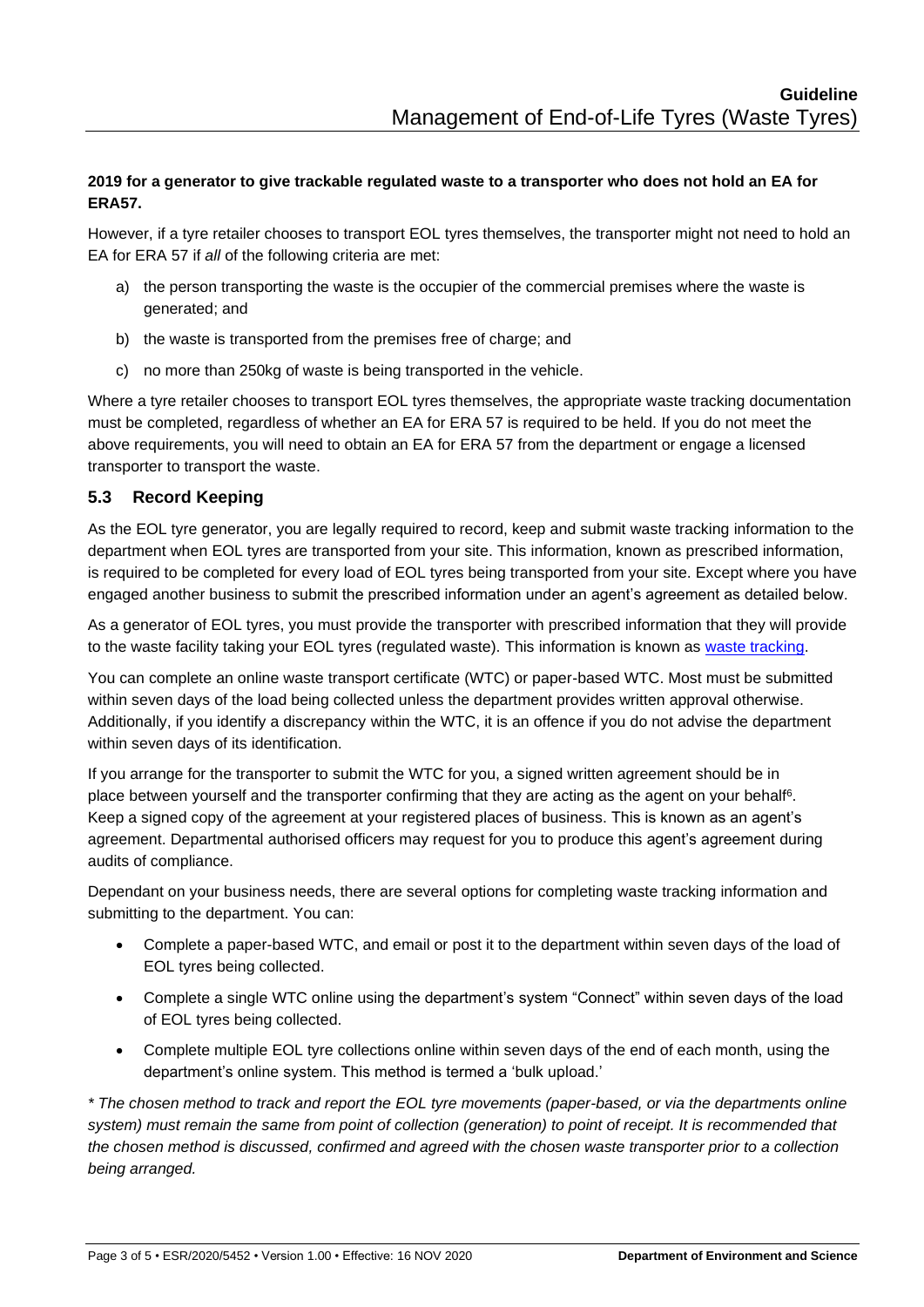## **6 Responsibilities as a Waste Transporter (EOL Tyres)**

A transporter is a person who transports waste from its place of generation, production, or storage to another location (e.g. a waste facility).

As an EOL tyre transporter, you are required to:

- Hold a valid EA for ERA 57 Regulated Waste Transport and comply with the conditions contained therein;
- Ensure you fulfil your obligations under the waste tracking provisions by recording, submitting and keeping prescribed information about the waste via WTC as stated above (see [Division 3](https://www.legislation.qld.gov.au/view/html/inforce/current/sl-2019-0155#ch.5-pt.9-div.3) of Part 9 in Chapter 5 of the Regulation). [Schedule 12](https://www.legislation.qld.gov.au/view/html/inforce/current/sl-2019-0155#sch.12) of the same Regulation lists the prescribed information that must be handed between parties in the waste transaction;
- The WRR Act requires a transporter to provide delivery information to a waste facility where relevant, regarding how much of the waste is subject to the waste levy and whether the waste was generated in the waste levy zone or outside of Queensland (see sections 53 and 54).
- EOL tyres must be taken to a place that can lawfully receive that waste. You should ensure that you have checked and can demonstrate that the place you are taking the EOL tyres is lawful.

Where EOL tyre transporters do not fulfil the requirements to lawfully transport waste, the department may take enforcement action. This may include where a waste transporter has knowingly delivered waste to an unlicensed site or failed to confirm that the site was licensed.

## **7 Responsibilities as a Waste Facility (EOL Tyres)**

A receiving Waste Facility means a facility operated for the recycling, reprocessing, treatment, storage, incineration, conversion to energy, sorting, consolidation or disposal (including disposal to landfill) of waste.

To operate such a receiving Waste Facility, you must hold an Environmental Authority (EA) for the relevant Environmentally Relevant Activity (ERA).

In addition to obligations relating to the conditions of the EA, and the *Environmental Protection Act 1994*, the receiving facility also has a number of responsibilities relating to the waste tracking of EOL tyres. These include:

- Recording of the prescribed information onto the waste tracking form (paper-based WTC) or via the Connect system at the time the waste is received.
- Provide a copy of this information to the department by either emailing or posting the completed paper WTC to the department within 7 days of the waste being received OR submitting the information to Connect.
- Notify the department within 7 days of becoming aware of a discrepancy in the information received from the transporter when compared to the nature of the actual load of waste received. For example, the transporter has indicated that 200 tyres have been transported but there are only 100 tyres that you have received.
- Keep the records identified above for at least 5 years.

## **8 Responsibilities of the department**

By matching the information sent by the waste generator and the waste receiver, the department can track the waste journey and identify which wastes have been disposed of appropriately. The department can also check